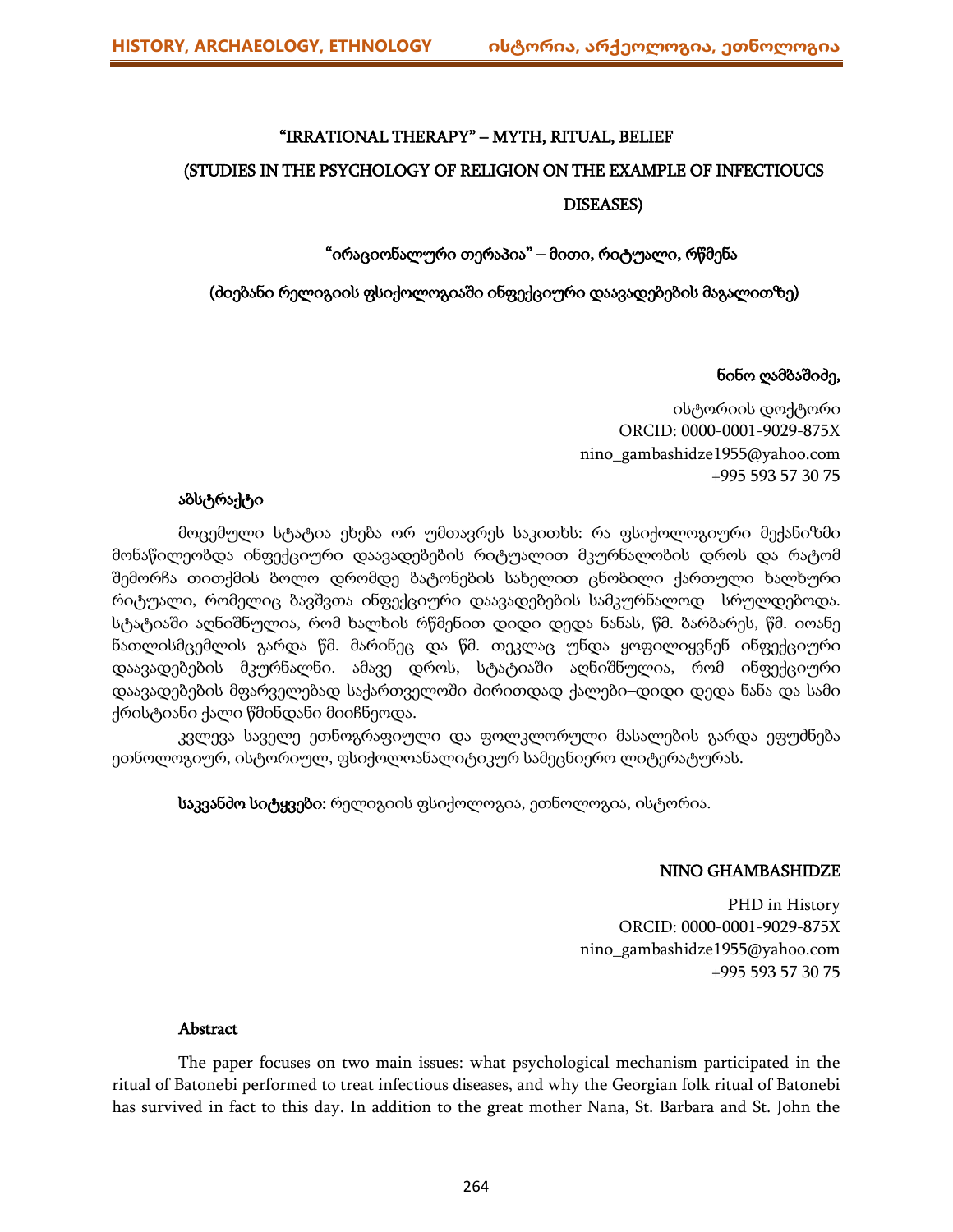Baptist, Saints Marina and Tekla were supposed to be patrons and healers from infectious diseases. Accordingly, they turned for help mainly to female deities and saints.

This interdisciplinary study is based on ethnographic, folklore materials, ethnological, psychological and historical scientific literature.

Key words: Psychology of religion, ethnology, history.

#### **Introduction**

Based on the study of the psychology of religion the article aims to put forward an opinion why ritual against infectious diseases can be healing and on the other hand why traditional Georgian ritual of Batonebi was in practice even in the twentieth century. This interdisciplinary study is based on scientific literature in ethnology, psychology, psychology of religion, history. The archival and ethnographic materials were used as well.

 In my opinion the symbol that has an equivalent in the other world is the opportunity for a person to meet the numinous, accept and experience it. I also think that, when meeting the numinous the human would not withstand its grandeur and horror without the symbol. Thus, the symbol is a kind of curtain filled with mental energy, and at the same time, a bridge between the surreal and the real worlds. I also think that the numinosity experienced via the symbol with the equivalent in the other world can heal a person, which can be accomplished through a ritual based on a myth, on religious beliefs.

I also think that basing on the research results, it can be said that in the fight against infectious diseases in Georgia, mainly the great mother and mostly female saints were asked for healing, which once again emphasizes the importance of women, their power and historical role in Georgia.

A symbol is an embodied, realized archetype that has the meaning equivalent in the other world. The elements, archetypes charged with the psychic energy of the unconscious, are realized in the symbol. Symbols - these unconscious icons also have a protective and healing effect; they are sent into the space and return to the Earth and consciousness.

#### Methods

The paper is based on the interdisciplinary study of the issue. The study was carried out on the analyses of ethnographic, folk, historical materials and scientific literature in ethnology, theology, and psychology.

#### Results

Study showed that the symbol, this unconscious icon which is filled with mental energy, charged with the psychic energy of the unconscious, which is embodied, realized archetype with meaning equivalent in the other world, have a protective and healing effect; it is sent into the space and return to the Earth and consciousness.

In my opinion, it is the numinosity experienced via the symbol with the equivalent in the other world that can heal a person, which can be accomplished through a ritual based on a myth, on religious beliefs. This healing process I call "irrational therapy".

I also think that basing on the research results, it can be said that in Georgia, mainly the great mother and female Saints were asked for healing from infectious diseases.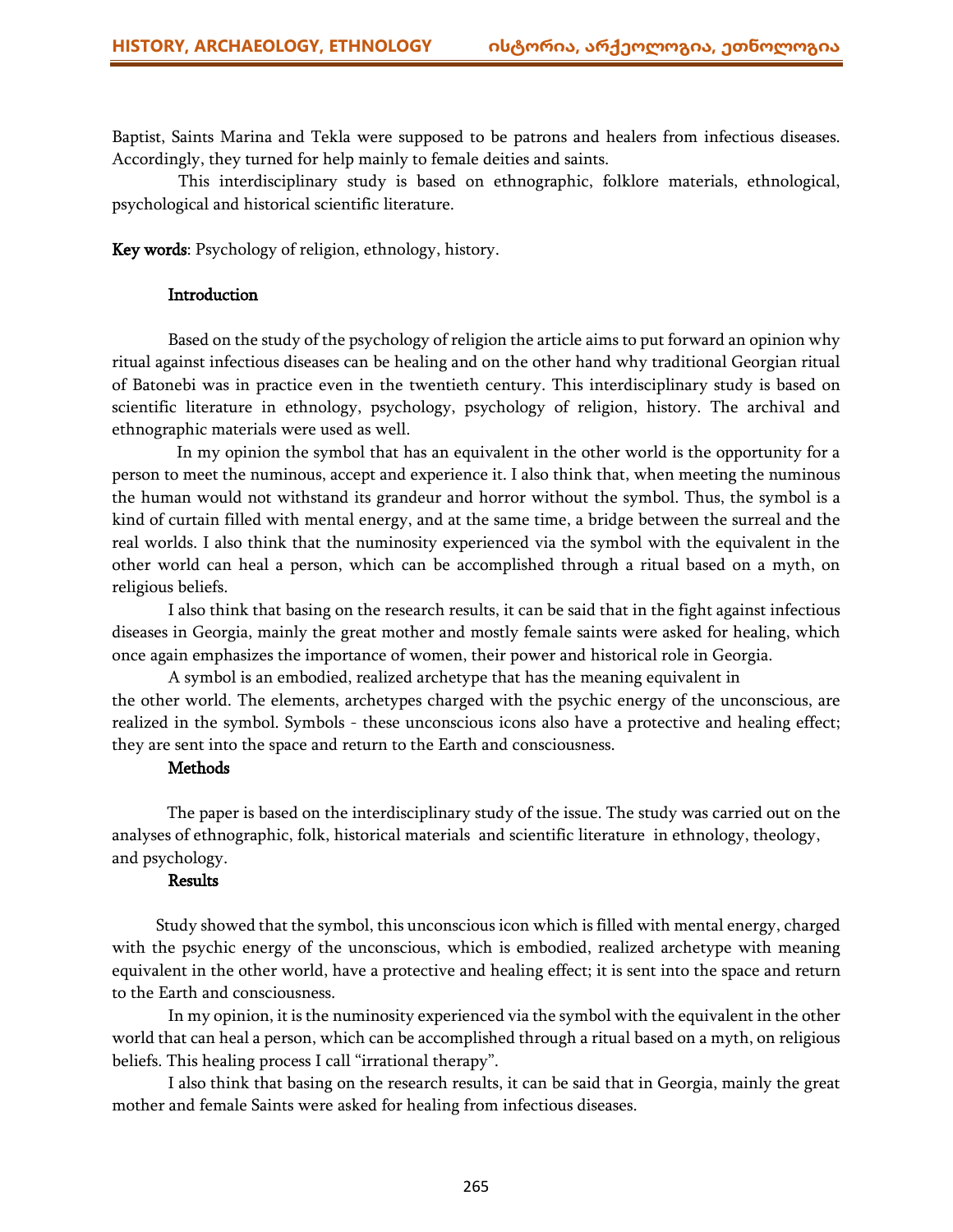#### **Discussion**

From the standpoint of folk medicine, Georgian ethnologists have studied children's infectious diseases in many ways. Particularly: V. Bardavelidze, N. Mindadze, M. Burduli and others. As it is known, smallpox and children's infectious diseases (kvavil-batonebi), like most diseases, if not all, were treated by both rational and irrational methods. Among the irrational methods we single out the well-known and popular ritual of *batonebi*, which survived almost until recently; survived not only the ritual, but also the beliefs, fairy tales and mythological narratives about *batonebi* and great mother Nana. Irrational methods of healing smallpox and children's infectious diseases are also known to be associated with some Christian saints.

In this case, we were interested in what led to such a persistence of the afore-mentioned irrational methods of healing that they survived until recently from the depths of centuries, millennia and why people selected great mother, *batonebi*(lit. masters) and certain Christian saints for healing these infectious diseases. As a reminder, let us have a brief look at the ritual of *batonebi* and some related elements. First of all, it should be noted that there is a certain myth, beliefs about this myth, and the ritual with the participation of the people whose ancestors created this myth, belief; that the ritual is shared by the given community. In our case, we imply both the pre-Christian and Christian. While discussing mythological narratives, legends, fairy tales, and rituals related to the cult of great mother Nana, Vera Bardavelidze mentions that they were created at the development zenith of ancient Georgian astral religion. Let us recall once more what *batonebi* songs tell us during the ritual performed in the family where the person diseased with *batonebi* lies in bed. The performer of the song tells what happened. The thing is that the family of the diseased has been visited by honored guests, known as batonebi, who are gladly received by the family. There is the aunt of *batonebi* among the guests, who is hosted with special respect by the family: a carpet has been laid for her. Moreover, a soft blanket – orkho<sup>1</sup> is also spread for her. One of the main performers of the ritual, the narrator, in a musical form tells a sacral mythological story about the mother of *batonebi*, who in content is the same character, same one as the aunt of *batonebi*. In our opinion this is an epithet of one of the divine characters, Great mother Nana - mother of *batonebi*. In front of the mother and aunt of *batonebi* in the golden cradle lies a golden-haired divine hero wearing a shirt decorated with the moon and stars, and wrapped in a precious cloth. A string of rubies is tied to his cradle. The divine guests rock the cradle and sing "Nana" in a sweet voice. We think, that the text that follows this description, is the text of "Nana" sung to the divine infant by *batonebi* and which tells how seven siblings of *batonebi* came to the village, obviously the seven brothers are dressed in red *chokha*s and seven sisters, seven suns, are the children of Barbare the Sun goddess. They tell how they drop 7 bowls of pearls, a contagious disease over 7 villages, and then collect the disease and take it with them in the form of pearls. In their sacral "Nana", batonebi mention that they set up tents in 7 villages and had a good time. Certainly in this it is not difficult to see the ritual hospitality, sweet singing for a diseased person accompanied by *chonguri*. It is noteworthy that "Batonebis nana", the mythological narratives associated with great mother Nana, are reflected in the ritual performed for the diseased one. This is the case when the myth is mirrored in the ritual, when the myth penetrates into this world and becomes visible. The narrator of the sacral "Nana" text continues narration: she describes the land of *batonebi*, the land decorated with ivory, where there is eternal light, the wine-cellar of ruby, with a poplar growing nearby, a nightingale and a hawk sitting on it. It is a well-known fact, that some variants of the sacral text have a tall vine-plant, growing

 $\overline{\phantom{a}}$ 

<sup>1</sup> aka *orkhova* – a thick-pile carpet (Orbeliani, 1991, p. 607).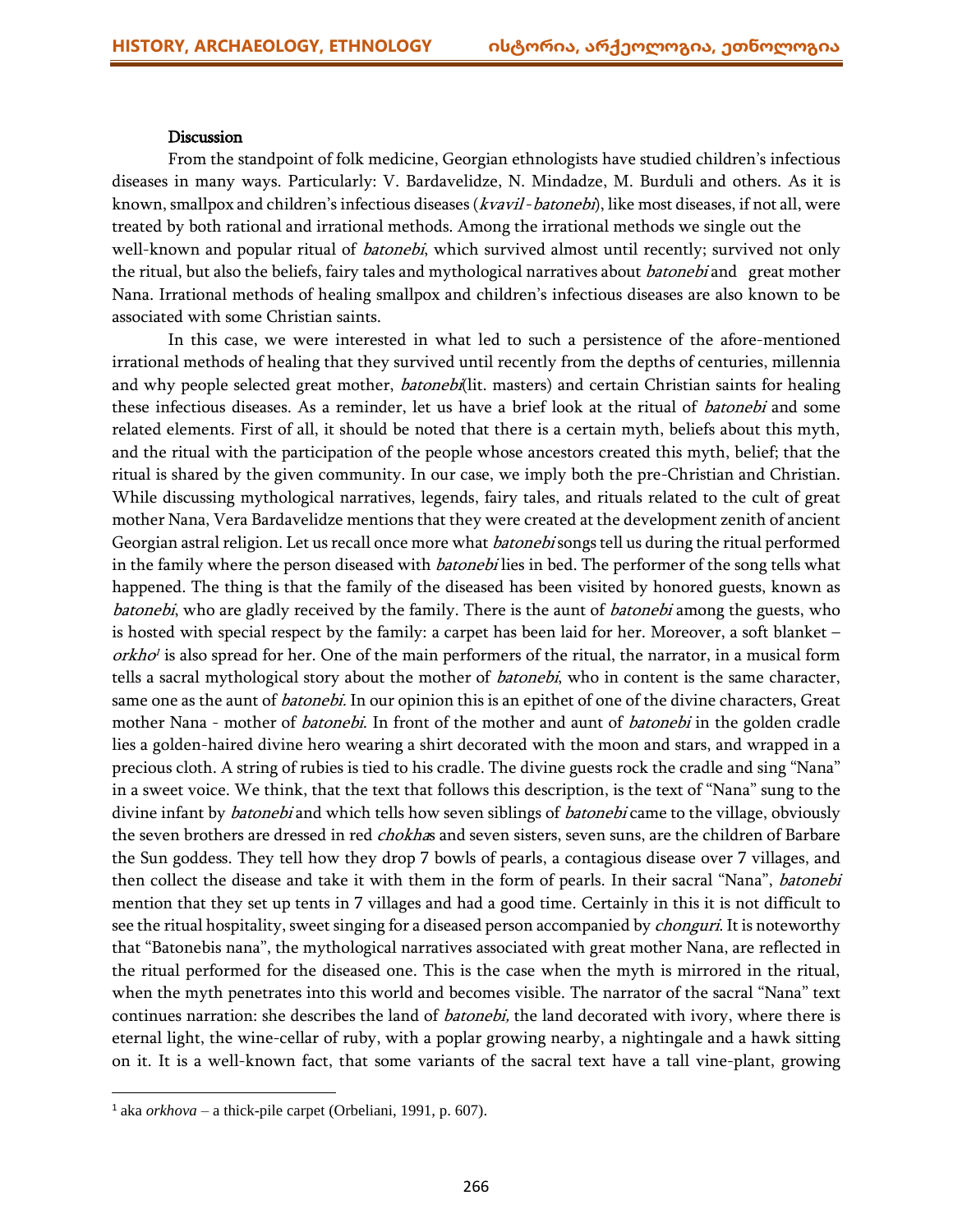upwards along and climes the tree, the fruit of which grants immortality, and a woman and a man who do not eat it, dies untimely. Finally, the singer-narrator, participant of the ritual finishes the text by spreading the carpet of violets and roses for the mother-aunt of *batonebi*, which is also ritualized. As a result of the research, Vera Bardavelidze came to the conclusion that the legends, fairy tales, beliefs and rituals discussed by her in this context present great mother Nana as the goddess of fertility and revival. Batonebi are the children of great mother Nana i.e. deity of the sun and have the same nature (Bardavelidze, 2007, pp. 86, 96); the fact that the above mentioned text also refers to great mother Nana as Barbare (St. Barbara) may prove the same. Vera Bardavelidze dedicated a fundamental study to the connection between Barbare and the Sun. It is also very clear that replacing mother Nana with Barbare would become possible only after the adoption of Christianity. It is well known that the deity of Sun eventually turns into great mother, a goddess, of course, in the cultures where the sun is feminine in nature. As Eliade notes, with the introduction of agriculture Paleolithic human attitude toward animals galls into crisis and mystical connection is established between a human and plant. Particularly, between a woman, plant, ground, as initially woman who took care of plants (Eliade, 2002; Lortkipanidze, 2002, p. 80). Great mother Nana must have emerged as a result of this process. As Vera Bardavelidze notes, great mother Nana herself participated in cosmic processes. She is in direct contact with the Sun, aunt of *batonebi* should be one of her epithets; as far as the Sun and the Moon are a husband and wife, a sister and a mother and a child ("The Sun lay down and gave birth to the Moon"). We know that being sister-brother, mother-child, and at the same time wife-husband is characteristic of coupled deities and is associated with cosmogony-renewal, is nurtured from the fundamental belief of pre-Christian mythological thought. Irakli Surguladze writes: "Ivane Javkhishvili paid special attention to their (of the Sun and Moon) gender and interdependence. It turned out that in oral monuments there is only one main pair, the Sun and the Moon, of which the Sun is sometimes mother, sometimes sister, and sometimes wife of the Moon" (Surguladze, 1993, p. 148). According to Vera Bardavelidze's research, there is an opinion in Georgian ethnological science that Kal-Babar (Babbar / Barbal) the ancient Georgian (Svan) sun-goddess is a Sumerian sun deity; consequently, it must have come to us from the Mesopotamian world (Bardavelidze, 3006, pp. 125, 129, 131). According to Ivane Javakhishvili, despite being associated with the Christian world, Barbare must be a distorted form of the ancient pagan name (Javakhishvili, 1950, p.199). According to our research and that of Nana Bakhsoliani, we believe that *Babbar* should be an epithet of the deity and not its name itself. We suggest that Vera Bardavelidze's study of the solar, namely, sun-goddess Babbar / Barbal is the epithet of the sun goddess Nana, the traces of her cult in Georgia, particularly in Svaneti, have been studied by the mentioned scholar. When Vera Bardavelidze notes that the center of Babar's worship was the city of Elasar, or Lars, she relies on the works of B. Turayev and A. Struve. Struve points that Babbar, having the nature of sun, was worshiped in Lars and in the city of Sipar Shamash, whose temple was called E-Babbara or the house of the luminary (Struve, 1941, pp. 68, 105). Therefore, Babbar is the epithet of Shamash, masculine deity of the sun, and means "luminary". That is, E-Babbara refers to the house of the Sun Shamash and is the name of his temple (Turayev, 1935, p. 74). Mentioned by Knut Tallqvist: é-bab-bar-a, ba-ab-ar, babbar-é, babar- šu-a – are all epithets and mean: white, the temple of Shamash or "house of light", the rising and setting sun (Tallqvist, 1938, pp. 43, 52, 72, 90). In addition to the above, the semantics of this word reveals a connection with burning, blazing, fire, a star (Giorgadze and Khazaradze, 2002, pp. 29, 30). Iv. Javakhishvili, on the one hand, notes that St. Barbare's name could be assimilated by the Georgians only with Christianity; on the other hand, he adds that, proceeding from the ancient belief of *batonebi*, the name Barbare, mother of *batonebi*, should be a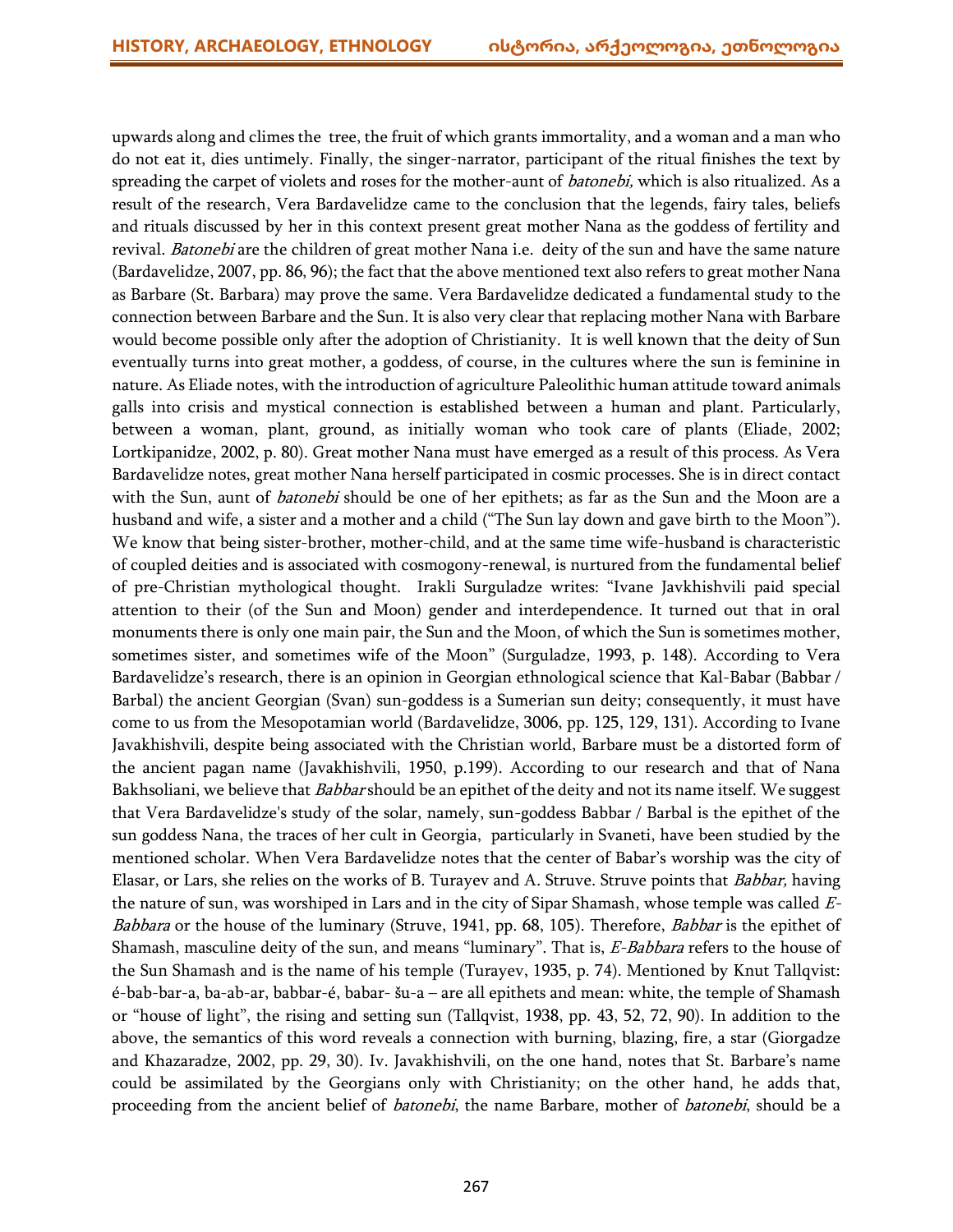distorted form of the ancient pagan name (Javakhishvili, 1950, p. 199). That female name Barbare means barbarian in Greek, a comer from a foreign country and also because the Greeks referred to the Persians, or their king, the Egyptians, and the slaves brought from Scythia, Phrygia, Caria, Cappadocia, as barbarians, this nickname may have become the reason for the origin of the name Barbare, which means a stranger, a comer from a foreign country. Its dissemination may be based on the nickname of a slave woman or women from one of these countries. It is believed that the word barbarian must have originated from doubling of *bar*. On the other hand, the Sumerian word barbarian, obviously doubled bar, meant a stranger, i.e. not of Babylonian or Sumerian descent. In our opinion it is not excluded that the mentioned word (barbarian) was introduced into the Greek world via the migration from Sumer to the Mediterranean. This could be the reason why the forms similar or identical to the female name Barbare may be found in the languages of the peoples of the Roman Empire. Thus, we think that in "Batonebis nana" Barbare must be St. Barbare substituted instead of goddess Nana. Such a replacement is fully in line with the context, since, like deity Nana, St. Barbare is also considered a healer of infectious diseases. Such a replacement is one of the clearest examples of the conversion from paganism to Christianity; manifestation of the religious worldview of the people who rejected one faith and adopted another. An example of how a pre-Christian worldview is Christianized. There is another Christian saint in Georgia who is begged for healing from children's infectious diseases. This is John the Baptist. If Nana and *batonebi*, then St. Barbare, were asked for healing from smallpox and children's and not only children's infectious diseases throughout Georgia with some exceptions, according to the materials available to us, John the Baptist was considered to be the healer of these diseases only in Khevi. In the version of "Batonebis nana", oral folklore has also preserved the name of St. Tekla, which we cannot confirm with other available materials today (Georgian Folk Poetry, 8, 1979, p. 127).<sup>2</sup> We think that in Georgia there should have been another saint who was asked for recuperation and healing from infectious diseases. We will talk about this saint below.

Smallpox (variola vera and hemorrhagica) is known to be the oldest infectious disease that spread to Europe in the fifth - seventh centuries, and often took the form of an epidemic in Middle Ages. This disease seriously hampered the development of Western society. Infections introduced by Europeans after the discovery of America, and especially smallpox, took lives of a large number of people (3.5 million). Smallpox is believed to have played a major role in the overthrow of the Inca and Aztec empires. In the eighteenth century, smallpox was also used as a biological weapon (Riedel, 2005, p. 21). The number of deaths caused by smallpox often exceeded the number of deaths in military actions (Simonyan, 2020, p. 95). The disease is estimated to have killed 150 million people. It is also known that two types of smallpox were distinguished in Georgia: female and male, Muslim and Christian, Georgian and Tatar. Georgian, Christian, female smallpox (natural smallpox), so to speak, was considered a local disease that was milder than the Muslim, Tatar, masculine and black (black pox), which according to people had come from some Muslim country. The latter was severe and characterized by high mortality (Riedel, 2005, pp. 21). As you know, universal vaccination of smallpox began in 1967under the auspices of the World Health Organization, as a result of which the disease disappeared. Because of this, in 1980 the same organization recommended that the vaccination be discontinued. Main contribution to the fight against smallpox was made by Donald Henderson (Black pox, [https://www.health.gov.il/Russian/Subjects/disease/smallpox/Pages/default.aspx;](https://www.health.gov.il/Russian/Subjects/disease/smallpox/Pages/default.aspx) Suleimanov, 2013, p. 122-125). As V. Bardavelidze notes the epidemic of the

 $\overline{\phantom{a}}$ 

<sup>2</sup> "I will spread a carpet, *iavnaninao,* for *Batonebi's* aunt, *iavnaninao,* for Tekle and Barbare, *iavnaninao*"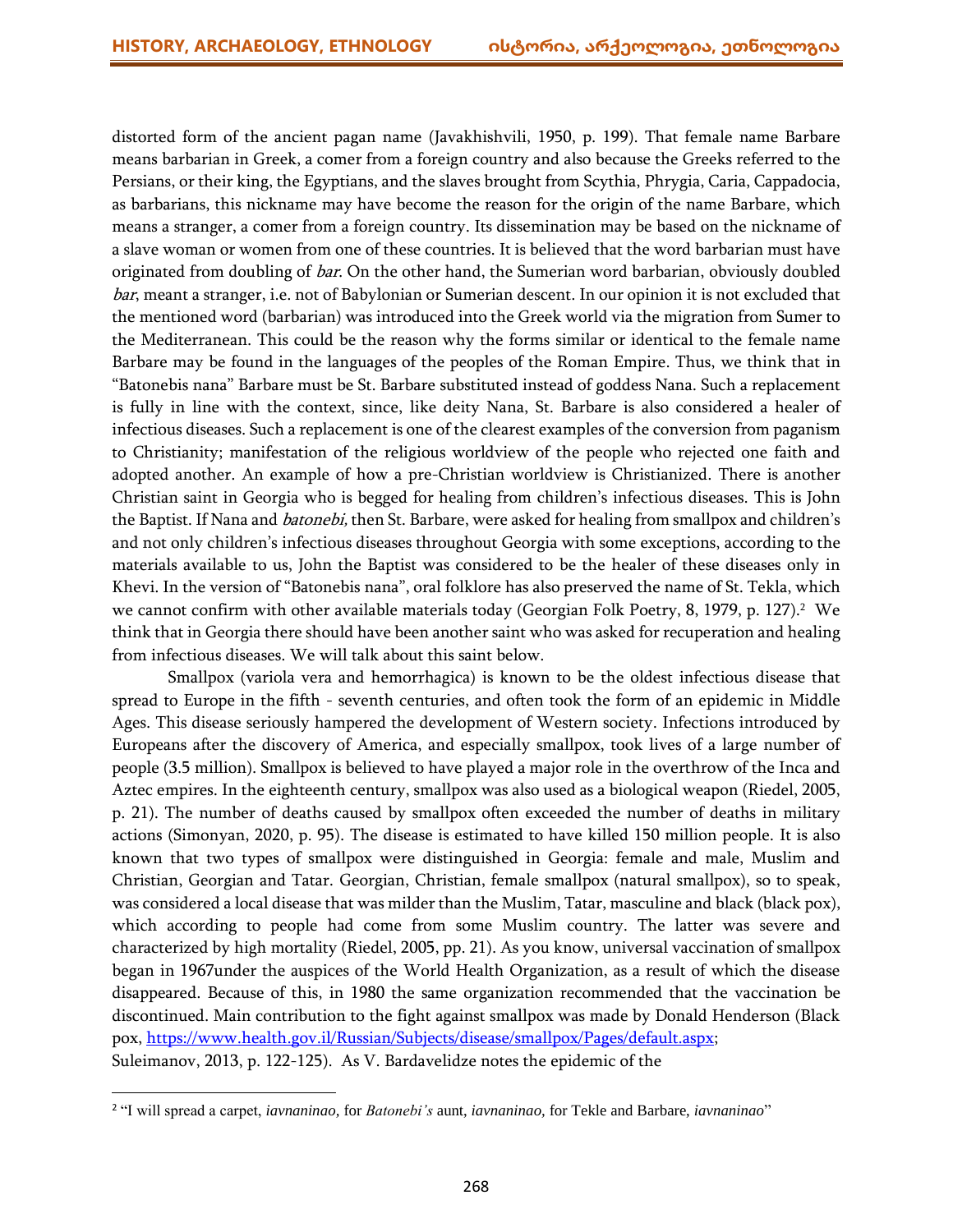so-called Georgian pox took the form of a severe epidemic every 4-6 years. In the following years, the mortality rate decreased (Bardavelidze, 2007, pp. 78–81), and then there was the explosion again. The defeat of smallpox is recognized as the greatest event in the history of world medicine. When this fact was officially announced, many countries celebrated this with special events (Suleimanov, 2013, pp. 122-125).

Thus, smallpox was a serious global threat to mankind for many centuries. Nor were children's infectious diseases such as scarlet fever and measles considered safe. As a rule, religion was inseparable from the life of mankind. The wave of secularization may have invaded from the second half of the eighteenth century and accompanied technical revolution, formation of scientific fields, and reflection of a new vision in them. But this wave originated in the depths of Enlightenment. Until then, people had relied on supernatural forces as much as on the application of practical knowledge. It can be said that, where there were very few rational methods, people used the irrational more, but for them both were equally important. One of the best examples of this is the cult of great mother Nana and *batonebi*; the beliefs related to St. Barbare and John the Baptist. We believe that their resilience must be linked to the fact that smallpox and children's infectious diseases were dangerous and high-risk diseases, and that there were no radical rational means to defeat them.

But why did Georgian people choose great mother Nana, her children - batonebi, St. Barbara and St. John the Baptist as helpers? Why would a Georgian have faith in them? When Mircea Eliade speaks about the treatment of the diseased by a shaman, during which he tells the creation myth of given society with the accompanying songs, drawings, ritual, reviving what happened in the earliest, mythical time, he notes: at this time, "when symbolical creation of the universe takes place, modern diseased person completely returns to primordial fullness. Gigantic forces penetrate into him, and making creation possible at that time….. The diseased person goes through the profane time and gets completely stuck in the fullness of primordial time. He returns "back" to the beginning of the universe and thus attends the cosmogony ... During the healing ritual, the shaman not only briefly describes the cosmogony, but also invokes God and begs him to re-create the world ... Thus ... the purpose of the healing ritual is to return to the beginning" (Eliade, 2009, pp. 27, 29). According to Claude Levy-Strauss, individual and collective myths are interpenetrating, and both affect each other. Individual and collective myths differ only in the material by which they operate. Both types of myths have the same structure, for which the myth performs its symbolic function. The diseased is healed by the symbol that has its equivalent with meaning in another reality (Claude Levi-Strauss, 1963, pp. 200, 203). Figures of the unconscious always appeared in the form of protective and healing icons and in this way they moved from the psyche to the cosmos (Campbell, 1976, pp. 369). Symbol is an embodied archetype. In turn, it is a unit charged with psychic energy in the unconscious, which is directed into the space and returns to the psyche. This is Levi-Strauss' interpenetration and mutual influence. The feeling that is inappropriately symbolized may have an impact on health. This feeling is preserved and carried by the body (Miller, 2010, pp. 145). Possibly, in order for a trauma to be overcome, it must be symbolized for a person to some extent. We think that if a person meets the numinous, here too he will need a symbol as a mediator about which we will talk below.

According to Barbara Helen Miller, a Jungian psychotherapist and anthropologist, a good healer is the one who can help the dick and facilitate the process of symbolization. Sharing the opinion of Greenfield and Droogers, she notes that social and symbolic structures influence people in public life.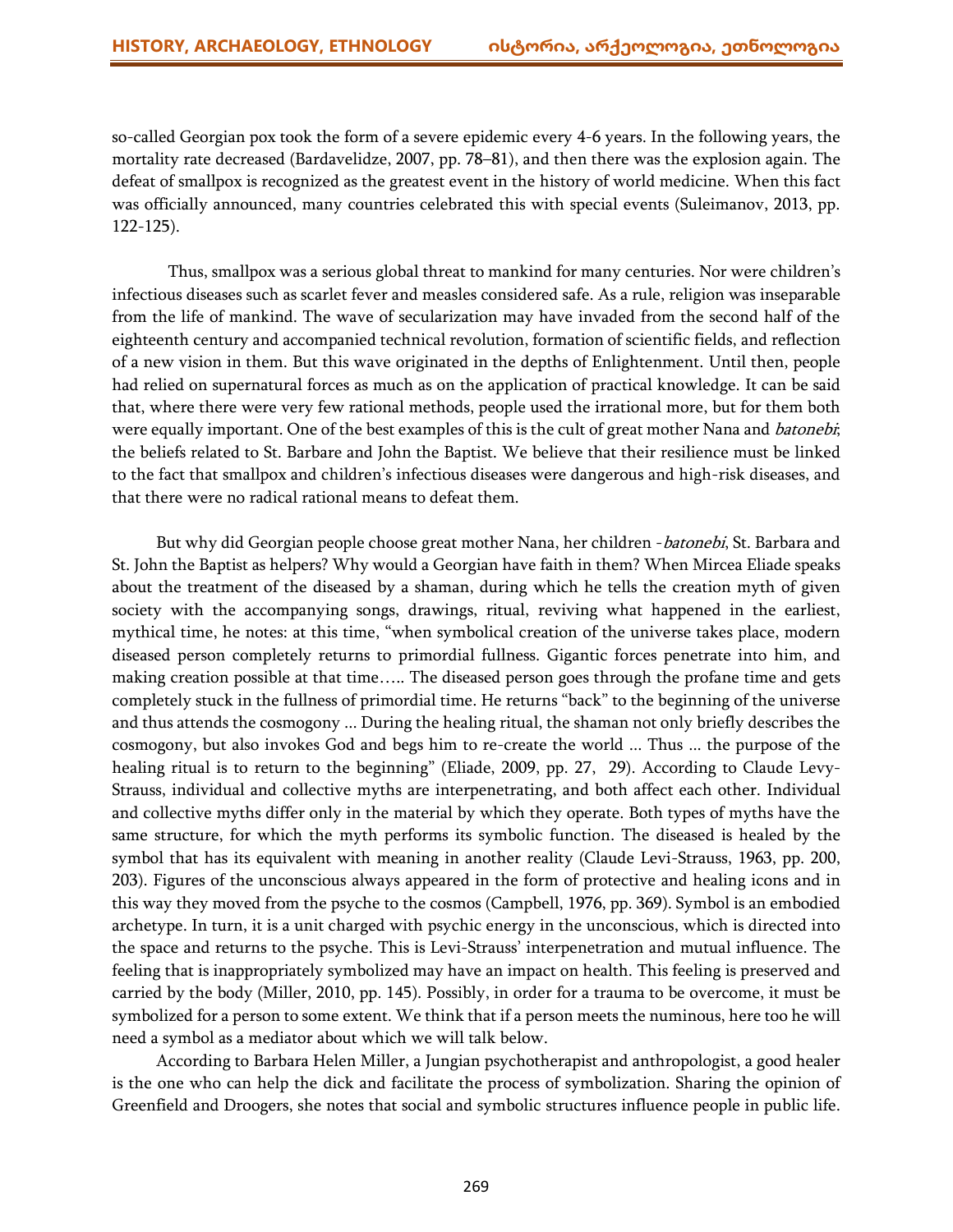$\overline{\phantom{a}}$ 

These structures contain the idea, which allow interpreting the events. In turn, this process, the interpretation of events, can create new meanings, which change social and symbolic structures. This is what Barbara Miller calls the formation process of idea. On the one hand, the combination of healing remedies (rational, empirical methods) generates symbols, which are regulated by the system of beliefs, and on the other hand, it is one of the main processes of symbol creation in culture. Naming and treatment, in turn, are the mechanisms for maintaining identity. What is harmful and damaging, is also symbolized in the healing practices of different cultures, (Miller, 2010, pp. 80, 81). We think that when a symbol, in our case the healing symbolism, symbolic structures, lose meaning, they lose equivalents in the other world; on the one hand, they can no longer affect people, and on the other hand, to these people they are meaningless. Thus, they lose the ability to influence. Closer the symbol and its meaning is to a person, the more perceived, the more effective is "irrational therapy", as I call it.

The study in the existence of the Georgian cosmogony myth led us to the conclusion that it should be preserved in "Mze Shina", "Zashinava", "Mze chaghma chavida", "Mze da mtvare" and "Zetsas viqav, zetsa vnakhe" (Georgian Folk Treasure, I, 1991, p. 8)<sup>3</sup> , "Batonebis nana" and their folk variants. As in the Egyptian myth, according to one of the version, cosmogony is also apparently connected with egg. In our myth too, the sun is born in the form of a golden egg. The egg, the yolk of which looks so much like the sun and which probably laid the foundation for such a myth-association. Obviously in our text this egg was also laid by the chaos duck, because myth-poetic association compared it to a beautiful duckling through a pearl (Sakhokia, 1979, p. 372). <sup>4</sup> Heaven and earth, light and darkness appear after the division. First the cosmic duck gives birth to the sun in the form of a golden egg, and then the Sun gives birth to the Moon. In turn the sun and the moon are siblings, the children of the cosmic duck, followed by the appearance of a future hero / god / king. The hero also has siblings in the form of stars. The newborn is a golden-haired baby. It is the developed image of this Georgian metanarrative, the creative myth, that is reflected in the text and ritual of "Batonebis nana", which, until recently, was performed for the diseased with smallpox; the ritual with Nana – Georgian great mother of life, revival of nature, reproduction, as central figure. If the mentioned ritual is truly a developed form of cosmogonic metanarrative, then according to Eliade it undoubtedly is the ritual with a powerful healing effect, in the developed form of this meta myth with given symbolic structure charged with meaning, the embodiment of the greatest life-giving energy by the bed of the diseased. Its sustainability may also be explained by this. Actually, this metanarrative is a metasymbol consisting of the structure incarnated by symbols. It has a strong healing effect, which makes it sustainable in everyday life. There is another important aspect of this issue, which is related to ritual in general.

The function of the ritual is to recreate order in the world. It transforms a person, e.g., through the initiation ritual, causes rain, gives health to the diseased, etc. Allows experiencing collectivity and solidarity; experiencing connection with the other world, with gods, deities, angels, supernatural forces, connects with past and future. The ritual structure can be divided into three main phases: separation, transformation and reincorporation or return again. During separation, the ritual participant loses the sense of real time and space. Transformation consists of liminality and

<sup>&</sup>lt;sup>3</sup> They may be an archetypal example of the "Heavenly journey" (see Marie-Louise fon Franz, The Feminine in Fairy Tales, Shambala, Boston and London, 1993, p. 155).

<sup>4</sup> In his dictionary Tedo Sakhokia defines pearls as follows: a person or a subject, or absolute, beautiful, delicate, and precious.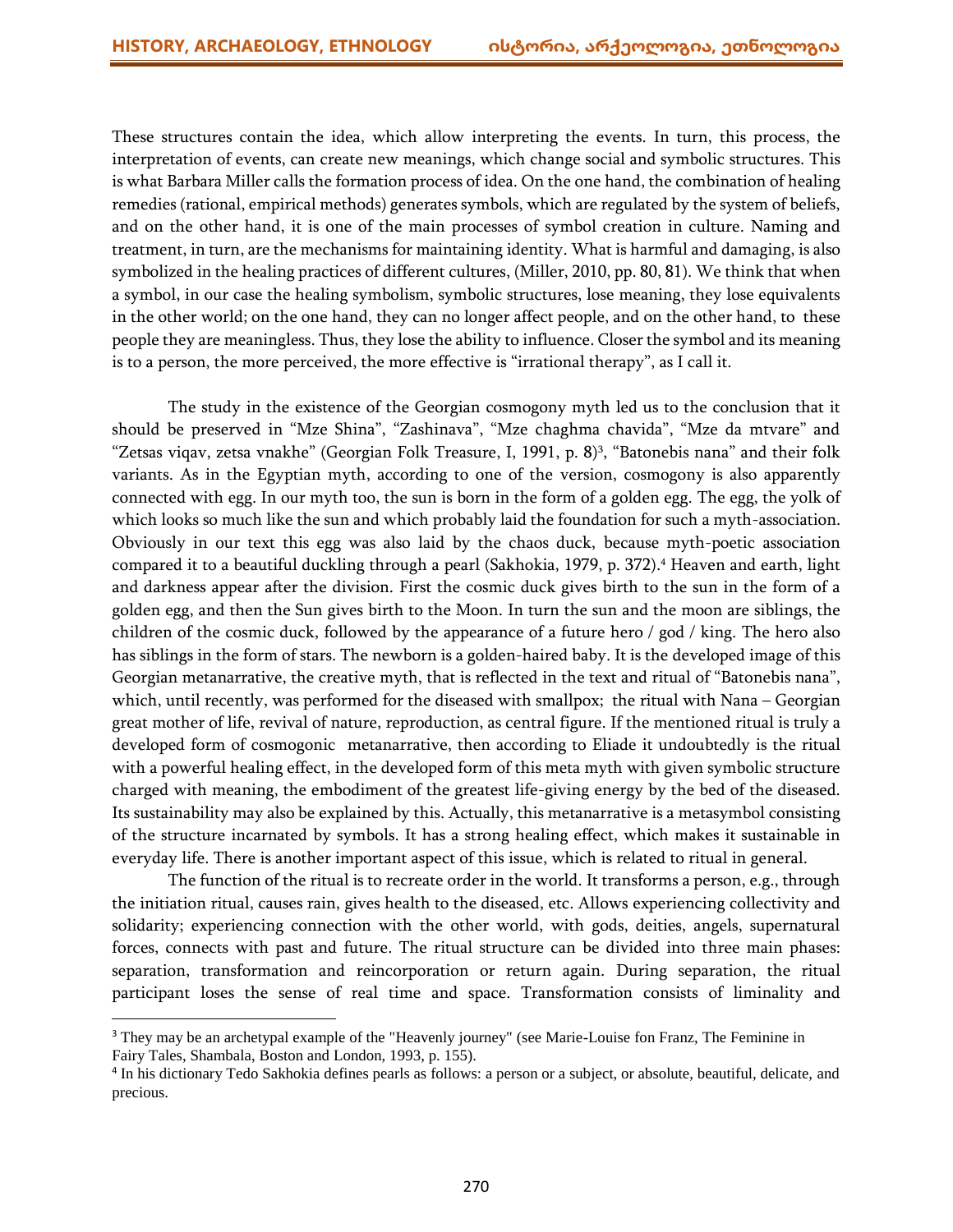communitas. During the former, the ritual participant is between two identities: neither here nor there, neither old nor yet new. It is a condition when a person is beyond time and social structures. The state of liminality is sacral, strong, and sacred. During communitas there is an experience of unity that is devoid of segregation. Here segregation may be between the leader and the community. During reincorporation, after the transition phase the participants experience a renewed sense of identity in the society and in space. They return renewed to the community. One of the most common forms of reincorporation is common feast after the ritual (Hiebert, Shaw, Tienou, 2012, pp. 296-302.). But the most important is the middle stage of the ritual, especially in our case or during irrational therapy; particularly important is liminal phase, when, in our opinion, the ritual participant meets the numinous. According to Eric Erikson, the numinous in the ritual makes us experience ourselves, know that I am (Wulff, 1997, pp. 534). The term was introduced in the nineteenth-twentieth centuries by Rudolf Otto – famous German theologian, philosopher and religious scholar. According to him, there is a numinous consciousness or a complex emotional state containing an irrational component, which is an irrational feeling. Otto notes, that understanding his reasoning will be difficult for those who have not experienced this numinosity (Wulff, 1997, pp. 534). Jung noted, that the archetype, which is expressed by a symbol, is mesmerizing or numinous, it allows us experience eternity and does not depend on our willpower. It was Jung who introduced the notion of numinous into psychology and psychoanalysis. He believed that myth acts directly on the unconscious because of numinosity. Regardless of whether it is realized or not (Jung, 1968, v. 9, 342). The ego or I want to interfere with the autonomy and numinosity of the archetypal process; however, it does not know how this should happen. The essence of religion is a practical discussion of this process (Jung, 1989, pp. 353). The archetype is given numinosity by its own dynamism (Jung, 1975, v.8, pp. 275). That is, specific energy of archetypes helps us experience numinosity. Social systems of primitive societies, which lost their numinosity, disintegrated and collapsed. "The mere use of words is futile if you do not know what they stand for. This is particularly true in psychology, where we speak of archetypes like the anima and animus, the wise old man, the great mother, and so on. You can know about all the saints, sages, prophets, and other godly men, and all the great mothers of the world, but if they are mere images whose numinosity you have never experienced, it will be as if you were talking in a dream, for you do not know what you are talking about. The words you use are empty and valueless, and they gain life and meaning only when you try to learn about their numinosity, their relationship to the living individual. Then only do you begin to understand that the names mean very little, but that the way they are related to you is all-important."– Jung writes (Jung, 1973, vol. 18, p. 257). Obviously, the collective symbols associated, with great mother Nana, *batonebi*, St. Barbare, St. John the Baptist were distinguished by a strong numinosity for the community; this was related to the recovery of the diseased. People had both a strong faith and strong fear, due to the failure to comply with the established, to great mother Nana – the giver of universal life, and to her *batonebi*, to St. Barbare, the healer of diseases and rash, and John the Baptist is the patron saint of children. As mentioned above, in Georgia, in addition to Tekla, there should have been another saint the helper during illness. As a result of many-years' work throughout almost all Georgia, our attention was drawn to the fact that many villages had the churches or the ruins of the church constructed in the name of St. Marineh. In our opinion, people asked her for health, possibly even during epidemics and infectious diseases. However, this time we have not been able to obtain ethnographic data related to this. The only proof of this I found in Niko Lomouri's (1852-1915) story "Little Friends", where Saint Barbara, together with Saint Marineh, are asked to restore sight to a little girl who suffered from measles. People made small balls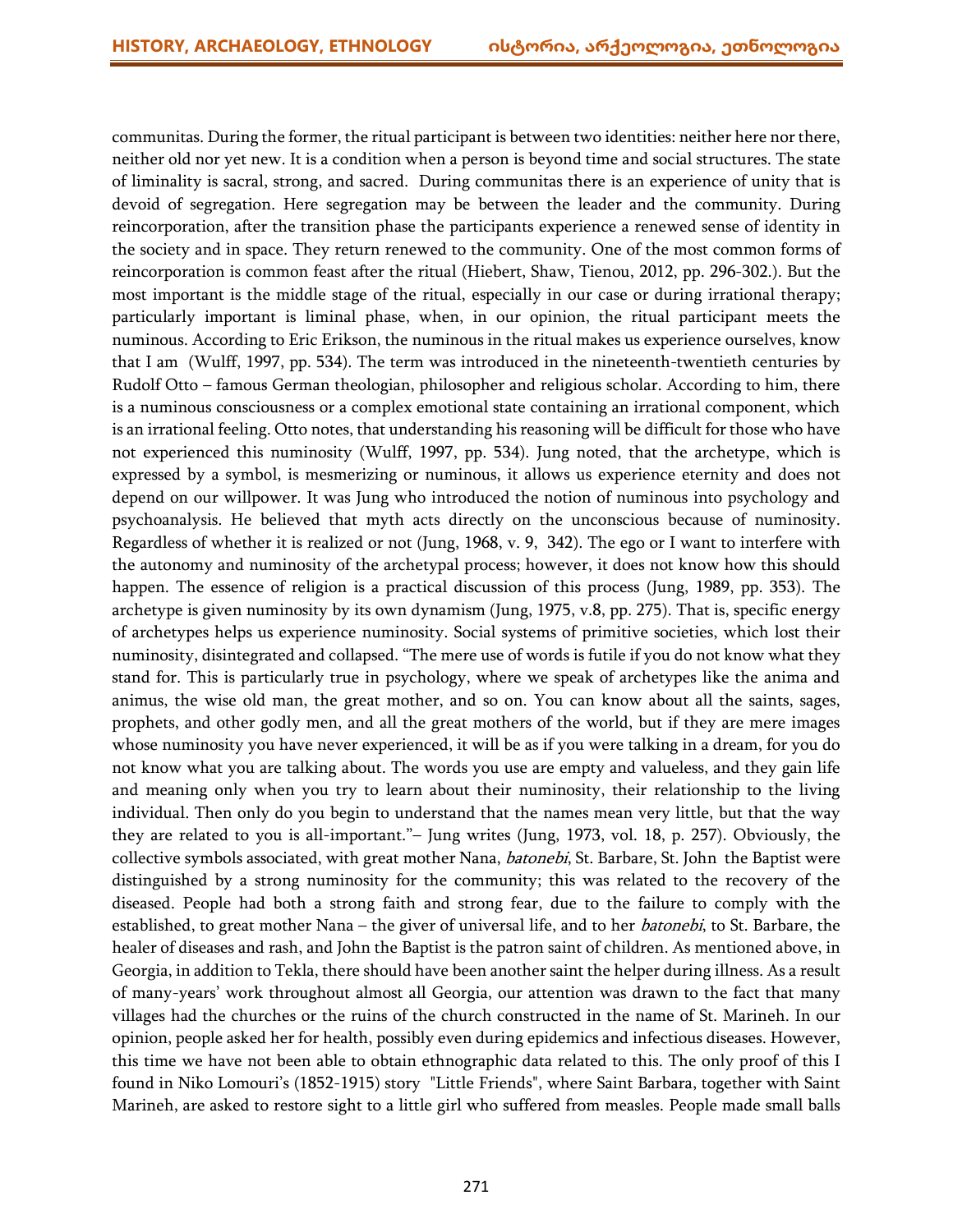of wax like eyes, string them on a thread and put on a child who lost sight because of infectious disease. Then bring them to St. Marinet's church as an offering, slaughter an offering and vigil the whole night (Little Friends, [https://library.iliauni.edu.ge/wp-content/uploads/2017/03/67-niko-lomouri](https://library.iliauni.edu.ge/wp-content/uploads/2017/03/67-niko-lomouri-krebuli.pdf)[krebuli.pdf,](https://library.iliauni.edu.ge/wp-content/uploads/2017/03/67-niko-lomouri-krebuli.pdf) Lomouri, pp.106, 110). In the Catholic Church, Great Martyr Marineh together with St. Barbare and St. Catherine was among the fourteen so-called helper-saints, whose faith and worship come from the fourteenth century Europe, when Bubonic plague spread there. It was these 14 saints who were asked for help during the epidemic in Europe.

Finally, I think the symbol that has an equivalent in the other world is the opportunity for a person to meet the numinous, accept and experience it. In my opinion, when meeting the numinous the human would not withstand its grandeur and horror without the symbol. Thus, the symbol is a kind of curtain filled with mental energy, and at the same time, a bridge between the surreal and the real worlds. Moses himself could not see or meet the Lord without the burning blackberry.

In my opinion, it is the numinosity experienced via the symbol with the equivalent in the other world that can heal a person, which can be accomplished through a ritual based on a myth, on religious beliefs.

I also think that basing on the research results, it can be said that in the fight against infectious diseases in Georgia, mainly the great mother and goddesses were asked for healing, which once again emphasizes the importance of women, their power and historical role in Georgia.

A symbol is an embodied, realized archetype that has the meaning equivalent in the other world. The elements, archetypes charged with the psychic energy of the unconscious, are realized in the symbol. Symbols - these unconscious icons also have a protective and healing effect; they are sent into the space and return to the Earth and consciousness.

## გამოყენებული ლიტერატურა

- ბარდაველიძე, ვ. (2006). ქართველთა უძველესი სარწმუნოების ისტორიიდან ღვთაება ბარბარ*ბაბარ.* თბილისი: გამომცემლობა "კავკასიური სახლი".
- ელიადე, მ. (2009). *მითის ასპექტები. თბილისი. ილია ჭავჭავაძის სახელმწიფო* უნივერსიტეტი.
- გიორგაძე, გრ. და ხაზარაძე. ნ. (2002). ქართველი ხალხის ეთნოგენეზი და ძველაღმოსავლური ეთნოკულტურული სამყარო. კრებ.: *ქართველი ხალხის ეთნოგენეზი.* თბილისი: მემატიანე.
- ჯავახიშვილი, ივ. (1950). *საქართველოს, კავკასიისა და მახლობელი აღმოსავლეთის* ისტორიულ-ეთნოლოგიური პრობლემები. თბილისი: საქართველოს სსრ მეცნიერებათა აკადემიის გამომცემლობა.
- ქ*ართული ხალხური პოეზია.* (1979). <sub>(</sub>ტომი 8. თბილისი: გამომცემლობა "მეცნიერება".

ქ*ართული ხალხური საუნჯე.* (1991). ტ. I. პოეზია. შემდგენელ-რედაქტორი აპოლონ ცანავა.

- ლომოური, კრებული. [https://library.iliauni.edu.ge/wp-content/uploads/2017/03/67-niko-lomouri](https://library.iliauni.edu.ge/wp-content/uploads/2017/03/67-niko-lomouri-krebuli.pdf)[krebuli.pdf.](https://library.iliauni.edu.ge/wp-content/uploads/2017/03/67-niko-lomouri-krebuli.pdf) retrived in 7.12.2021.
- ლორთქიფანიძე, ო. (2002). *ქართული ცივილიზაცია*. თბილისი: თბლისის სახ. უნივერსიტეტის გამომცემლობა.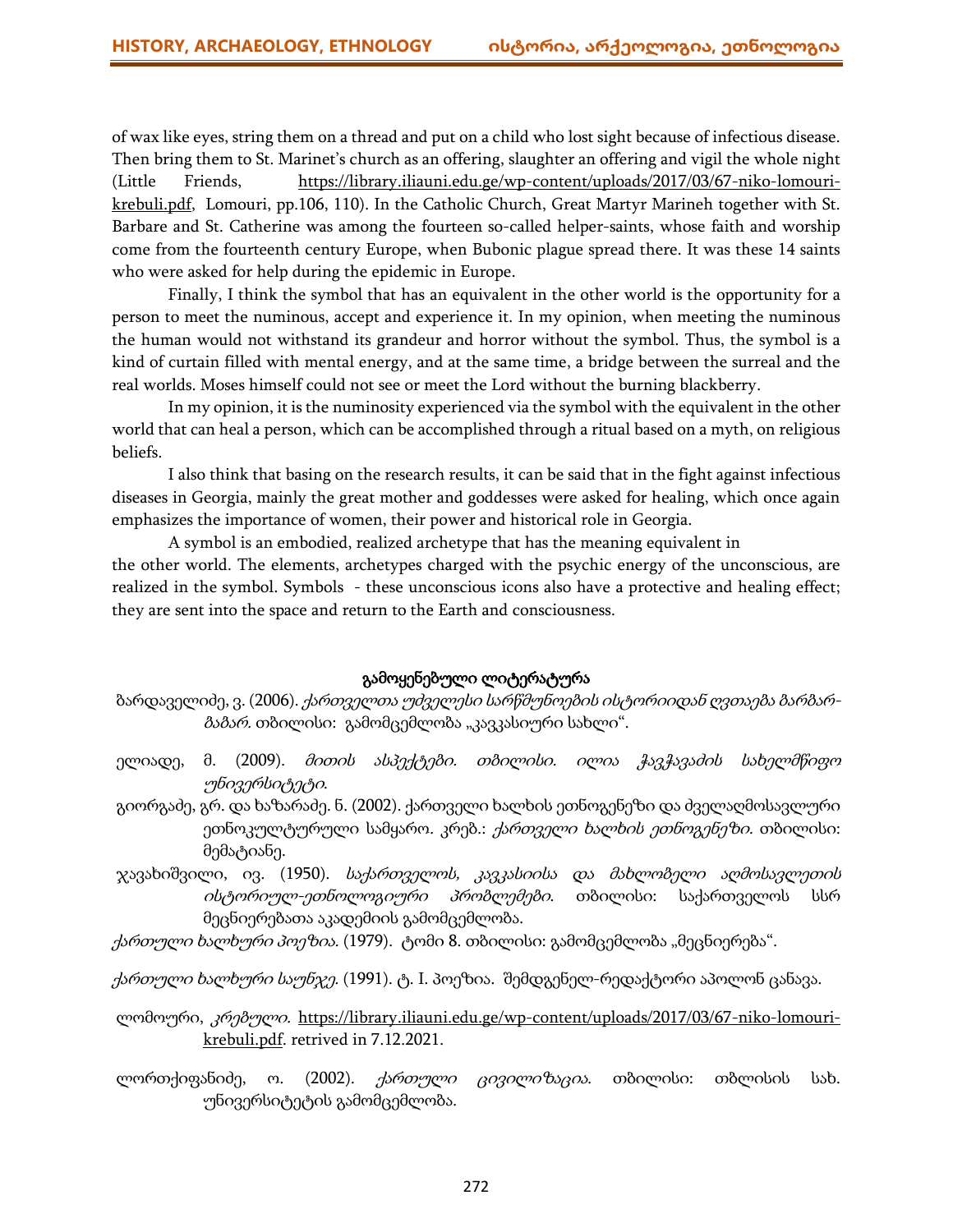ორბელიანი, სულხან-საბა. (1991). *ლექსიკონი ქართული*. I. ავტოგრაფული ნუსხების მიხედვით მოამზადა, გამოკვლევა და განმარტებათა ლექსიკის საძიებელი დაურთო ი. აბულაძემ. თბილისი: გამომცემლობა "მერანი".

სახოკია, თ. (1979). *ქართული ხატოვანი სიტყვა-თქმანი.* თბილისი: გამომცემლობა "მერანი".

- სურგულაძე, ი. (1993). *ქართული ხალხური ორნამენტის სიმბოლიკა.* თბილისი: გამომცემლობა "სამშობლო".
- Бардавелидзе, В. (2007). Древнейшие религиозные верование и обрядовое графическое искусство грузинских племен. Тбилиси, издательство "Кавказский Дом".
- Симонян, Р. (2020). Историа медицины: <sup>с</sup> древнеиших времен до современности (Чебоксары.: Среда,).
- Струве, В. (1941). История древнеговостока. Ленинград: изд.Огиз.Госполитиздат.
- Cулейманов, Г. (2013). <sup>К</sup> истории ликвидации оспы <sup>в</sup> мире. жур. Микробиология, 16(122-125).
- Тураев, Б. (1935). История древнего востока. том 1. Ленинград: изд.социально-экономической литературы (Соцэкгиз).
- Черная оспа, [https://www.health.gov.il/Russian/Subjects/disease/smallpox/Pages/default.aspx,](https://www.health.gov.il/Russian/Subjects/disease/smallpox/Pages/default.aspx) 9.06.2020.
- Элиаде, М. (2002). История веры и религиозных идей. т. 1. От каменного века до элевсинских мистерий, \$12. М.: издательство "Критерион".
- Campbell, J. (1976). *The Masks of God: Creative Mythology.* New York: publishing house Penguin Group.
- fon Franz, M.-L. (1993). The Feminin in Fairy Tails. Boston and London: publishing house Shambala.
- Jung, C.G. (1968). Collected Works. v. 9. New York: Princeton University Press.
- Jung, C.G. (1973). Collected Works. v. 18. New York: Princeton University Press.
- Jung, C.G. (1975). Collected Works. v. 8. New York: Princeton University Press.
- Jung, C.G. (1989). Memoires, Dreams, Reflections. New York: publishing house Vintage Books.
- Hiebert, P. G. Shaw, R. D. Tienou, T. (2012). A Christian Response to Popular Beliefs and Practices, Understanding Folk Religion. Michigan: publishing house Baker Books.
- Levi-Strauss, C. (1963). Structural Anthropology. New York: publishing house Basic Books.
- Miller, B. H. (2011) A Sami healer's diagnosis: a case of embodied countertransference? In Raya Jones (Editor) Body, Mind and Healing After Jung, A Space of Questions. London: Routledge.
- Riedel, S. (2005). *Edward Jenner and the History of Smallpox and Vaccination*. Baylor University Medical Centre Proceedings, (18), 21.
- Tallqvist, K. (1938). Akkadische Götterepitheta. Helsinki: Societas Orientalis Fennica.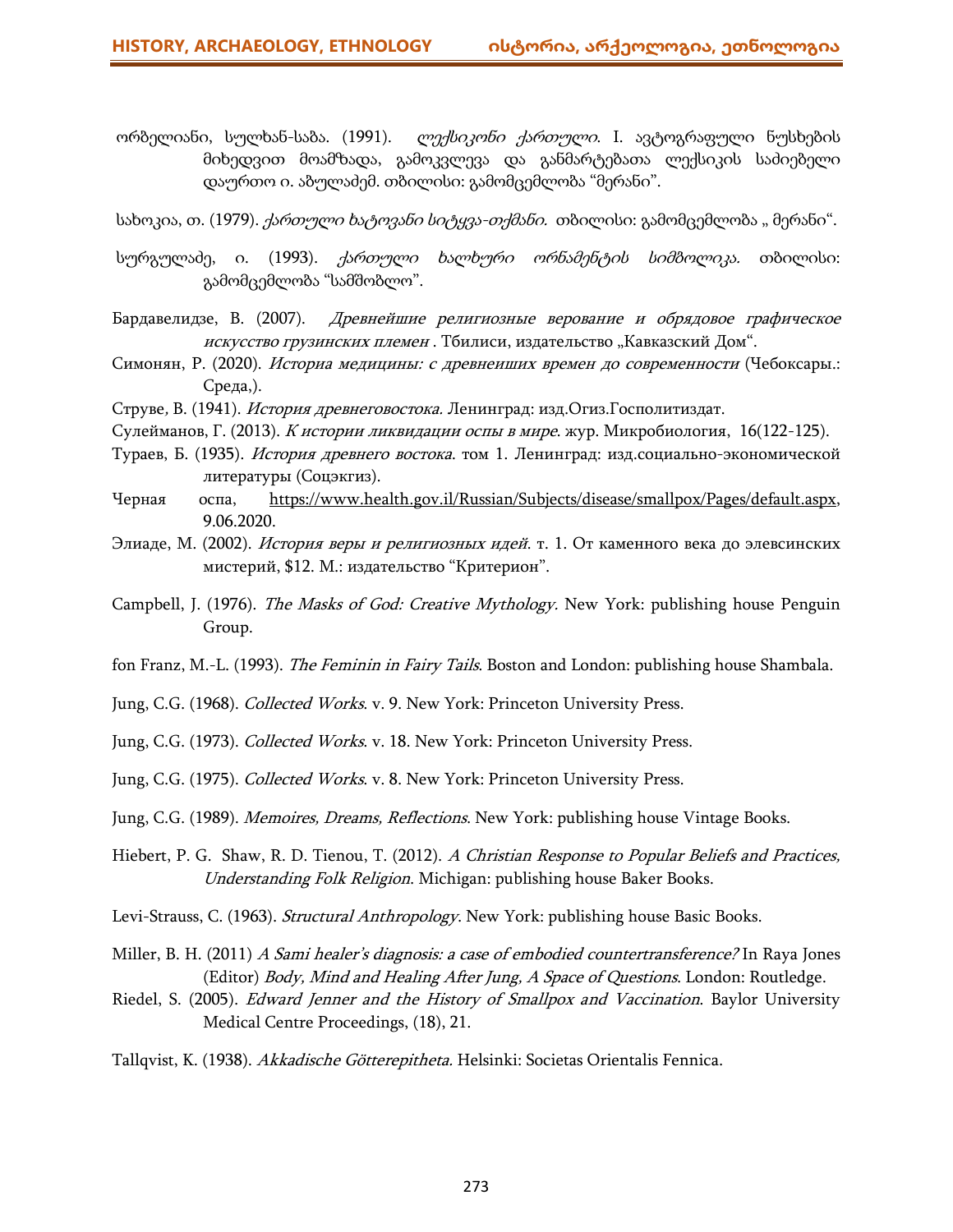Wulff, D. M. (1997). Psychology of Religion Classic and Contemporary, second edition (New York: publishing house John Wiley and Sons).

#### References:

- bardavelidze, V. (2006). Kartvelta udzvelesi sarcmunoebis istoriidan ghvtaeba barbar-babar. Tbilisi: gamomtsemloba "kavkasiuri saxli". *[*From the history of the ancient Georgian faith, the deity Barbara-Babar]. Tbilisi: Publishing House "Caucasian House"
- eliade, m. (2009). *mitis aspektebi. [Aspects of the myth]*. Tbilisi. Ilia Chavchavadze State University.
- giorgadze, G. khazaradze, n. (2002). kartveli khalkhis ethnogenezi da dzvelaghmosavluri samyaro. krebuli: kartveli khalkhis ethnogenezi. Tbilisi: gamomtsemloba "mematiane". [Ethnogenesis of the Georgian people and the ancient Eastern ethnocultural world. Collection: Ethnogenesis of the Georgian people]. Tbilisi: "Mematiane".
- Javakhishvili, Iv. (1950). sakartvelos, kavkasiis da makhlobeli aghmosavletis istoriul-ethnologiuri problemebi. [Historical-ethnological problems of Georgia, the Caucasus and the Near **East**]. Tbilisi: Publishing House of the Academy of Sciences of the Georgian SSR.
- kartuli khalkhuri poezia (1997). t.8. [Georgian Folk Poetry (1979). Volume 8. Tbilisi: Publishing House "metsniereba"].
- kartuli khalkhuri saunje (1991). t.1. poezia. shemdgenel-gamomcemeli a. tsanava. [Georgian Folk Treasure (1991). Vol. I. Poetry. Compiler-Editor Apollon Tsanava]. Tbilisi: publishing house is not defined.
- Lomouri, N. Krebuli. [https://library.iliauni.edu.ge/wp-content/uploads/2017/03/67-niko-lomouri](https://library.iliauni.edu.ge/wp-content/uploads/2017/03/67-niko-lomouri-krebuli.pdf)[krebuli.pdf.](https://library.iliauni.edu.ge/wp-content/uploads/2017/03/67-niko-lomouri-krebuli.pdf) retrived in 7.12.2021.
- lordkipanidze, o. (2002). kartuli tsivilizacia. [Georgian civilization]. Tbilisi: Tbilisi University Press.
- Orbeliani, Sulkhan-Saba (1991). lexsikoni kartuli. I. avtographuli nuskhebis mikhedvit moamzad, gamokvleva daganmartebebi daurto i. abuladzem. tbilisi: gamomtsemloba "merani". Dictionary Georgian. I. Prepared according to autograph lists, researched and attached vocabulary search of explanations i. Abuladze. Tbilisi: Merani Publishing House.
- sakhokia, t. (1979). *kartuli khatovani sityva-tkmani*. Tbilisi: gamomtsemloba "merani". [Georgian pictorial word-utterance]. Tbilisi: Merani Publishing House
- surguladze, i. (1993). *kartuli khalkhuri ornamentis simbolika*. tbilisi: gamomtsemloba "samshoblo". [Symbols of Georgian folk ornament]. Tbilisi: Samshoblo Publishing House.
- Бардавелидзе, В. (2007). Древнейшие религиозные верование и обрядовое графическое искусство грузинских племен. Тбилиси, издательство "Кавказский Дом".
- Симонян, Р. (2020). Историа медицины: <sup>с</sup> древнеиших времен до современности (Чебоксары.: Среда,).
- Струве, В. (1941). История древнеговостока. Ленинград: изд.Огиз.Госполитиздат.